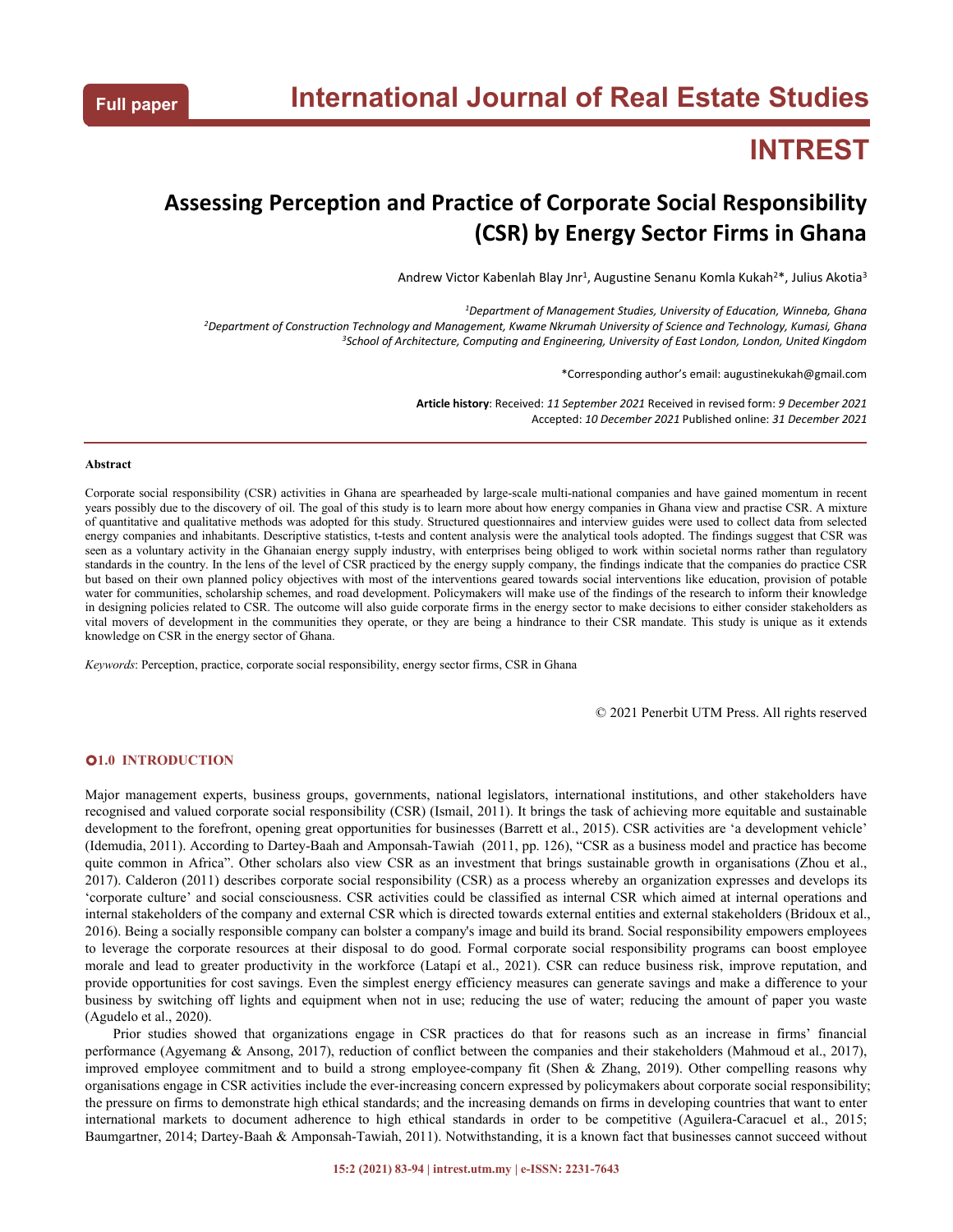being socially responsible to their stakeholders and communities. As a result, the Corporate Social Responsibility (CSR) agenda is seen as a critical instrument for business growth and development. The CSR agenda isconcerned with how corporations may contribute to economic, social, and environmental sustainability (Amponsah-Tawiah & Dartey-Baah, 2016). CSR activities in Ghana are spearheaded by large-scale multi-national companies and have gained momentum in recent years possibly due to the discovery of oil. Organizations can show CSR in many ways, including in the form of donations to charities, employee volunteering, environmentally conscious production processes and ethical labor practices, to name a few (Stuss et al., 2021).

However, most of the extensive research on CSR in Ghanaian context predominantly focused on the multinational mining companies (Amos, 2018a; Essah & Andrews, 2016), but relatively, few studies have investigated CSR practices in the energy sector in Ghana. This suggests that these CSR practices in the energy sector in Ghana are underexplored. Also, studies revealed that CSR practices of organisations in developing countries vary in terms of philanthropy, charity, and social services (e.g., roads, education, electricity, health care, etc.) (Amos, 2018b; Muthuri & Gilbert, 2011). Hence, the purpose of this study was to explore the perception and practices of CSR by energy sector firms in Ghana. The remaining parts of the paper include a review of the most relevant literature, methodology, findings, and interpretation of outcomes. The final part present conclusions drawn based on the findings of the study.

#### **2.0 LITERATURE REVIEW**

#### **2.1 CSR Perception in Ghana's Energy Sector**

Corporate social responsibility (CSR) has become part of the corporate fabric (Hinson,2011), however, the perception and understanding of it in developed and developing countries differ significantly. According to GTZ (2009), the international prevalent conception of the subject stems from industrialised developed countries and can best be characterized by the term strategic CSR where it is not seen as cost, constraints, or charitable deeds but rather a strategic concept that generates opportunities innovation and competitive advantage of corporations while solving the social problem (Frimpong, 2013). Lech (2013) believes that CSR is perceived to be a voluntary obligation for directors and workers, as well as consumers, suppliers, and society where companies are located, such as various social, economic, and environmental activities. Oh and Park (2015) and Carroll (1999) also defined CSR as the organisation's commitment to behave socially and environmentally responsible while striving for its economic goals. Additionally, Rahim et al. (2011) emphasised that business organisations' primary role in the society today is no more solely profit-making and maximization but is also focused on acting responsibly towards stakeholders.

When asked how CSR should be defined, Ghanaians see it as a concept that focuses on "building the capacity of the local people" and is used to "fill in for the government's shortcomings", according to a survey by the World Business Council for Sustainable Development (Amponsah-Tawiah & Dartey-Baah, 2011, p. 108). Ghanaians also understand the need of recognising cultural differences and assisting communities in developing employment skills. Nonetheless, numerous scholars have challenged CSR as an insufficient response to these governance shortcomings when utilised for this purpose (Amponsah-Tawiah & Dartey-Baah, 2011). The country's other complex difficulties, including as low per capita income, a weak currency, capital flight, low productivity, and low savings, have made it nearly hard for indigenous enterprises to engage in CSR initiatives (Amponsah-Tawiah & Dartey-Baah, 2011; Latapí et al., 2021).

Although Ghanaian local companies were familiar with the concept and practise of CSR to some extent, they subscribed less to the contemporary notion of CSR; they were less strategic, less moral, and ethical in their approach to CSR, according to Ofori and Hinson (2007), as cited in Hinson etal. (2017). According to Ofori and Hinson (2007), internationally linked Ghanaian enterprises, on the other hand, have a better understanding of the many elements of CSR and how they may be leveraged to promote their business. However, Agyemang et al. (2016) also interviewed 20 shareholders to explored the perception of individual Ghanaian shareholders on corporate social responsibility (CSR), and the results revealed that individual shareholders believe that CSR is about firms implementing measures that reduce the harm of firms' activities on the environment, respecting workers, customers and other stakeholders, ensuring a hale and hearty and secured work environment, offering standardized or quality products and services to the market, buying suppliers products at a reasonable price and offering a helping hand to the local community where firms operate. The participants of the study also indicated that corporate directors and managers must take into consideration the interests of all corporate stakeholders-workers, customers, shareholders, suppliers, the local community, and the environment formulating their CSR policies.

#### **2.2 CSR Practice in Ghana's Energy Sector**

Generally, research indicates that CSR practices come in different forms and value dependent on the unique social issues of the beneficiaries, type of organisation and even the industry. According to Visser (2008, p. 478), "CSR performance varies greatly between countries". Amos (2018b) systematically reviewed SCR in developing countries' contexts and found the most prevalent CSR practices to be social issues, environmental issues, and ethics-related issues. The same author recently revealed that CSR practices in the mining industry of Ghana are categorized into six main thematic namely community involvement, work ethics, environment, health/safety and welfare of employees/communities, respect for the law, and financial sustainability (Amos, 2018a).

The focus on CSR is increasingly common in the energy sector especially because it is no longer possible for companies in the energy sector to only focus on returns but to satisfy shareholders and other stakeholders who exert increasing pressures. In fact, governments and societies are working to ensure that energy companies and other companies utilizing natural resources are looking ahead to the long-term future and have a clear strategy for how they will operate both profitably and responsibly (Stjepcevic & Siksnelyte, 2017; Stuss et al., 2021). In the case of Ghana, CSR by energy sector firms (such as Volta River Authorit in addressing some social challenges and as well shortened the hands of government in addressing these challenges. Several public cries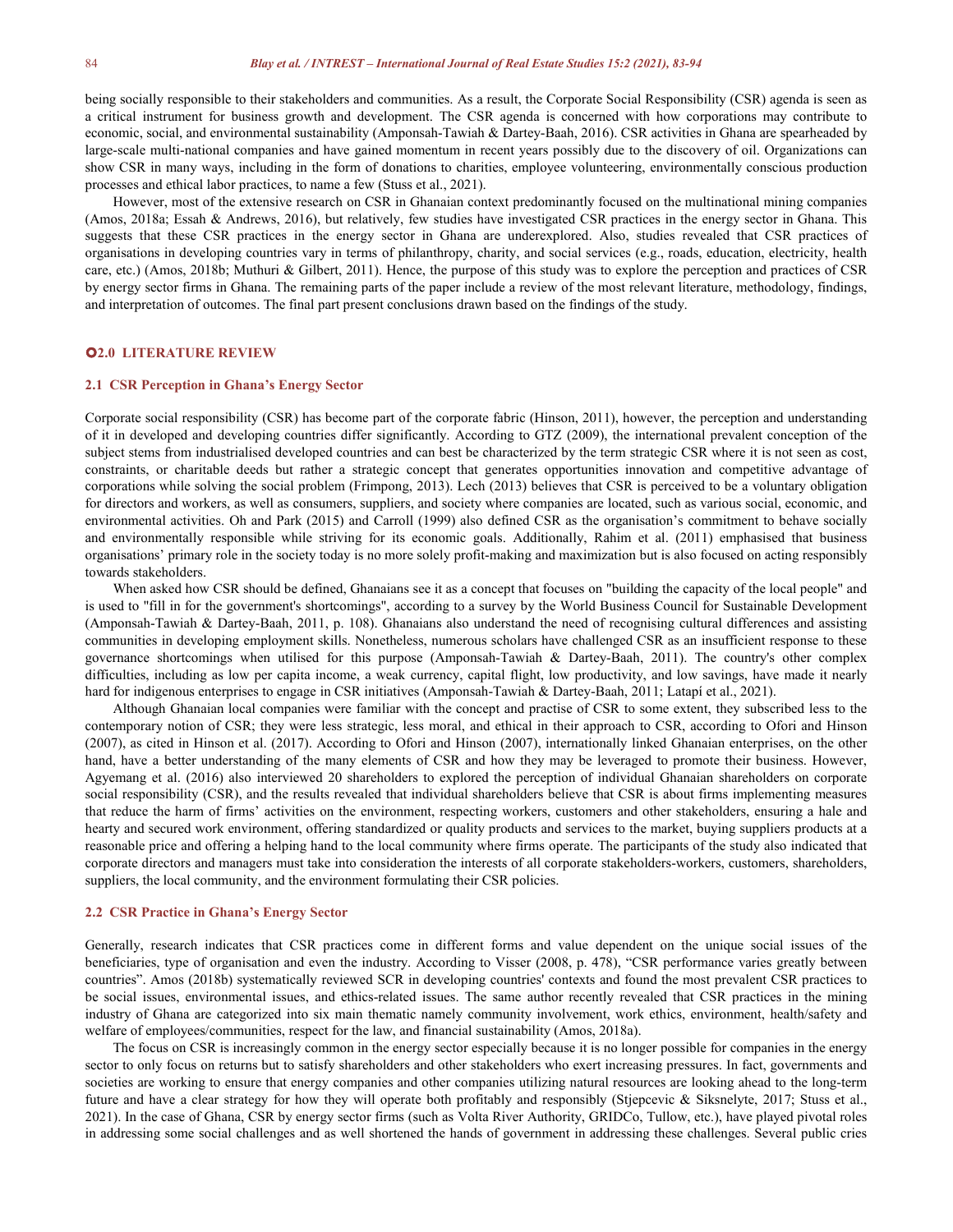have emanated from within communities who believe addressing some of these social challenges should include the decisions of the end benefactors of these initiatives. Not until October 2016 where Ghana saw the need to adopt a policy to promote the contributions of firms especially in the energy sector to the socio-economic development of communities within their sphere of influence and have a harmonized system where stakeholders are most importantly involved (Amponsah-Tawiah & Dartey-Baah, 2011; Donaldson & Preston, 1995).

#### **3.0 METHODOLOGY**

#### **3.1 Research Design**

Guided by both pragmatism research philosophy and the abductive research approach (Creswell & Creswell, 2018), the mixed-methods research design was used to understand the meaning participants made of CSR and how it's being practiced in Energy Sector in Ghana. According to Creswell and Creswell (2018), mixed methods involve "combining or integration of qualitative and quantitative research and data in a research study". This research design provides a more thorough picture of research problems than either of these do alone (Creswell, 2014). Specifically, a convergent design in which the researcher implemented the quantitative and qualitative strands at the same time (Creswell & Creswell, 2018), was used to collect both quantitative and qualitative primary data.

#### **3.2 Participants**

Twenty-five participants were recruited from four Energy Supply Companies (ESC) in Ghana for the study and other stakeholder groups. These included Suwon Asogli Power Limited, Tema Oil Refinery (Tema Power Enclave), Volta River Authority (VRA), and the Karpowership Ghana Company Limited. Local government authorities (Assemblymen), community heads and opinion leaders, Unit Committee heads, and members of the community were also interviewed. CSR representatives and CSR managers from energy supply firms, as well as the old and young individuals from various educational, ethnic, and religious backgrounds, were among the target group.

The purposive sampling strategy was used to sample the individual Energy Supply Companies in the energy sector that responded to the invitation to participate and met the inclusion criteria, which were: (a) the company might have installed plants where their operations affect the immediate communities where they operate, (b) attainment of legal recognition as Energy Supply Companies by Energy Commission and the state, (c) evidence of an ongoing CSR activity or intervention as well as engagements, and (d) the company must be in operation for the past 5 years. Based on these criteria, thorough search, and company profiles review, it was realized that the aforementioned companies met all the criteria and qualified for selection. The individual participants were purposely recruited into the study due to accessibility and their experience in their respective work environments. We obtained 20 valid and usable questionnaires responses representing 80% out of a total of 25 questionnaires administered.

#### **3.3 Data Collection**

Both qualitative and quantitative data were used to identify the perception and practice of CSR by energy sector firms in Ghana. Using the notation system outlined by Creswell and Clark (2011), this research is conceptualized as  $QUANT + OUAL$ , or equal status (Creswell & Clark, 2018), because both methods had equal emphasis, and the results of the separate strands were converged. All data were collected in a single, in-depth interview with an average of 27 minutes (range  $= 25{\text -}30$ , SD = 4.75). Before conducting interviews, the participants had informed consent and a Participant Information Sheet was issued to keep them written. There were two sections to the interview. The first element was intended to understand the participants' perceptions of corporate social responsibility.

The interview begins by asking participants to define the concept of corporate social responsibility from the perspective of their respective organisations. They were also asked, "What does CSR mean to you and your company and why doesthe company engage in CSR?" The interview turned to the practice of CSR in Energy Companies. Participants were quizzed "How has your company been practicing CSR?" or "How has the energy company in your community been practicing CSR?" The participants were encouraged to discuss their understanding of the concept and practice of CSR in energy companies in Ghana. In order to get the quantitative data, the participants were allowed rank on a 5-point scale. Participants numbered 1-4 are from the Energy Companies while the rest are from the stakeholder groups.

#### **3.4 Data Analysis**

Interview recordings were transcribed verbatim on an Excel spreadsheet, as recommended by Niglas (2007). The data were analysed in their form: either numerical or word-based. We analysed the numerical information from the interview quantitatively and the word-based information qualitatively and then compares the two sets of results to assess in what ways the results converge and diverge. The conclusions that are drawn from the two strands in the research were then integrated.The numerical data were analysed using both descriptive and inferential statistics such as frequency counts and a one-sample t-test. Qualitative data were coded using a typology (Bazeley, 2009; Creswell & Clark, 2011) developed from the interview results and analysed using content analysis.

Additionally, once the frequencies of the perception on Corporate Social Responsibility (CSR), the importance of corporate social responsibility to the company and community development were determined, the quantitative data were systematically analysed using SPSS version 25 and summarized effectively in an orderly manner in the tables to present the data in rows and columns. Both qualitative and quantitative data were used to address the research questions pertaining to the perception of CSR and its practices in the energy sector in Ghana. Thus, the reasons for mixing research were complementarity (Creswell & Clark, 2011, 2018; Creswell & Creswell, 2018).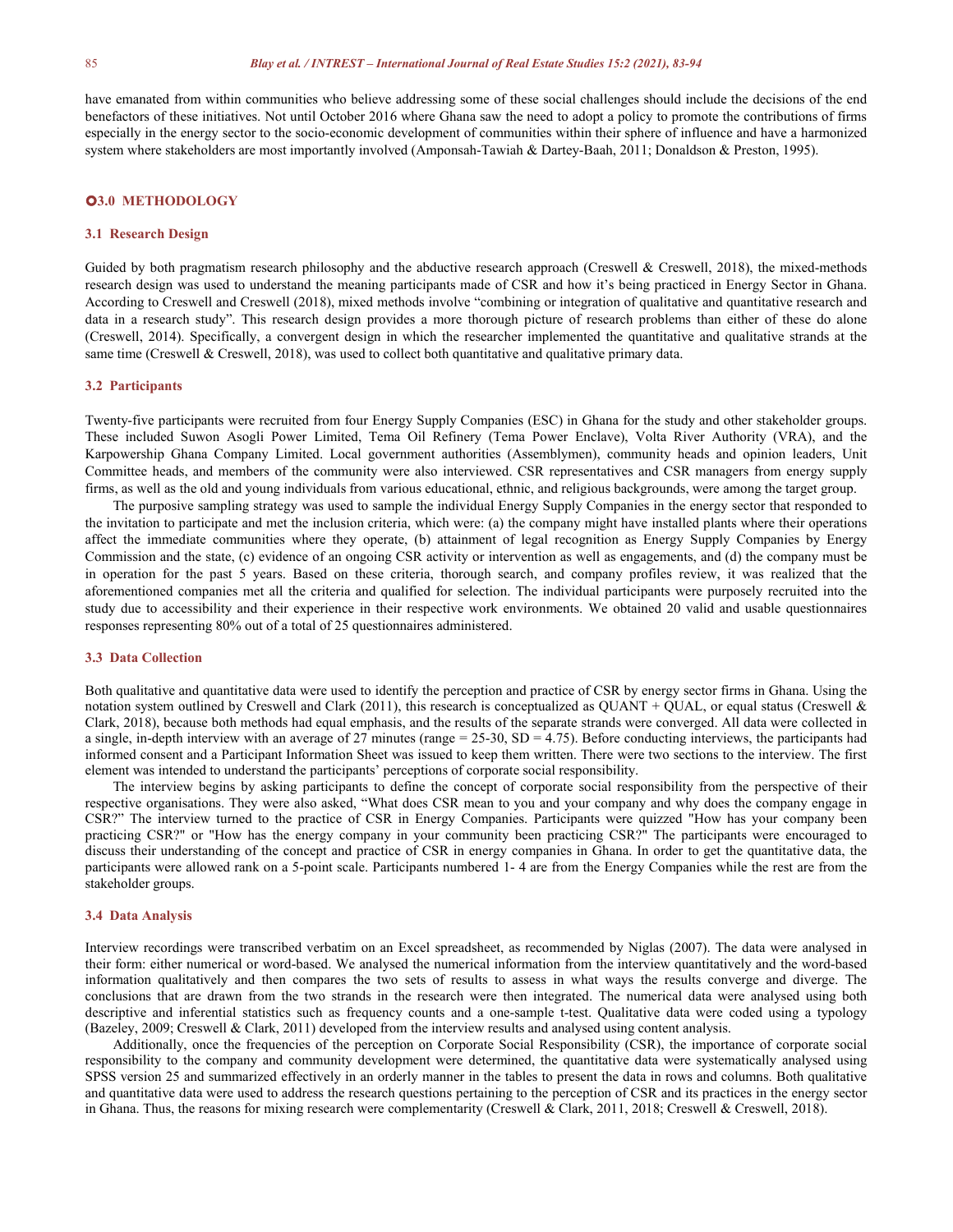#### **4.0 FINDINGS**

#### **4.1 Qualitative Findings**

#### **4.1.1 Perception of Corporate Social Responsibility**

In-depth interviews were the primary research tool used. The key informants from the four (4) energy supply companies were interviewed and asked critical questions about CSR and stakeholder engagements, such as the energy supply company's position and individual definition of the CSR concept, the relevance of CSR, and the CSR functions of the section or departments. According to the findings, the four energy supplier businesses studied had a clear understanding of the idea and were actively involved in CSR projects and activities.

Despite this, the study found that 'social integrity' was given a lot of weight in the definition and conceptualization of CSR in the context of energy companies. In the interviews, all the CSR managers and reps said that CSR was not mandatory in Ghana. One of the most compelling reasons for CSR programmes in beneficiary communities, they indicated, is the desire to acquire and maintain "social integrity." Table 1 below shows how respondents (managers and representatives) understood the concept of CSR.

| <b>Energy Supply Company's CSR</b><br>(Managers/Representatives) | Definition of the concept of CSR as understood by Managers and Representatives of Energy Sector<br>Companies (What does CSR mean to you and your company and why does the company engage in CSR?) |
|------------------------------------------------------------------|---------------------------------------------------------------------------------------------------------------------------------------------------------------------------------------------------|
| Suwon Asogli Power (Ghana)                                       | "[] CSR is corporate social responsibility that a company or an institution must undertake although not bound                                                                                     |
| Limited                                                          | by the legal framework for communities where they operate to benefit the inhabitants and to secure the company's                                                                                  |
| (Kpone)                                                          | social integrity and also continue to enjoy the peaceful coexistence with beneficiary communities[]CSR also                                                                                       |
|                                                                  | gives you a good corporate image of this global world of business [] peaceful coexistence to get the community to<br>buy in because if you don't get their buy-in you can't exist with them[]"    |
| Karpowership Ghana Company                                       | "[] It is based on the company's goodwill. We incorporate concerns such as human rights, community                                                                                                |
| Limited                                                          | development, poverty reduction, and so on. We must respect their responsiveness, their cultural values, and ensure                                                                                |
| (Tema)                                                           | that they ultimately benefit from the company's presence. We prioritise individuals so that you don't infringe on                                                                                 |
|                                                                  | their freedoms, and we work together to achieve people's liberty wherever we are. People, first and foremost, do                                                                                  |
|                                                                  | not have to suffer because of our operations here. That is why we are going to assist them in obtaining what they<br>require to live a happy and healthy life."                                   |
| Tema Oil Refinery Limited                                        | It means that "the company is operating in a manner that does not make the community or the district within                                                                                       |
| (Tema)                                                           | which it operates worst[] it is not only what the company does with its profit, but how it operates[] you could                                                                                   |
|                                                                  | be putting up structures or you could be supporting the local community but if you are operating in a way that is                                                                                 |
|                                                                  | unethical, unlawful, dangerous; not safe for the communities in which you operate for your workers, for your                                                                                      |
|                                                                  | suppliers, then you are not being socially responsible. So, it is not only doing good, or doing PR and trying to                                                                                  |
|                                                                  | whitewash your company[] some of the things, we do them just to buy our peace."                                                                                                                   |
| Volta River Authority (Torgome)                                  | "CSR entails moving beyond our main business functions to take on additional responsibilities intended at                                                                                         |
|                                                                  | improving the lives of the communities where the company's operations are located. This should incorporate                                                                                        |
|                                                                  | environmental as well as socioeconomic behaviours, among other things. We are attempting to get the support of                                                                                    |
|                                                                  | our stakeholders, particularly regarding our activities. We want to live in harmony with our host communities. We                                                                                 |
|                                                                  | strive to do our business in a calm and orderly manner. We also want to avoid any turmoil in the neighbourhood                                                                                    |
|                                                                  | because of our actions[]"                                                                                                                                                                         |

|  |  | <b>Table 1</b> Concept of corporate social responsibility as understood by Ghanaian ESCs |  |  |  |  |
|--|--|------------------------------------------------------------------------------------------|--|--|--|--|
|--|--|------------------------------------------------------------------------------------------|--|--|--|--|

#### **4.1.2 The Practice of Corporate Social Responsibility by Energy Supplying Companies**

Based on the interviews with the key informants from the respective Energy Supply Companies, it was revealed that each of the ESCs has different ways of practices and strategies engaged in achieving their CSR objectives. Each ESC's CSR practice was reviewed to understand how each of the ESC's implement CSR in their respective areas. To record the responses to the interview question, "What are some of the CSR activities or initiatives are undertaken by your company and how was it done?", a description of the qualitative comments with example quotations is provided. Participant number (e.g.,  $P1 =$  Participant #1) and position (e.g., manager) are provided alongside each quotation.

According to Participant 1 (corporate affairs manager), his company perceives CSR as very important to their company's existence and hence takes much effort to ensure they both see to the needs of the community where they operate and as well, the employees they work with. Participant 1 explained that:

"Upon commencement of the operation of the company in the area, the company had a community Liaison officer who was the link between the voice of the community and the company. Through the liaison officer, we had information from the community with respect to what their interest may be and what they expect from the company. Based on this *data received, the company then prioritizes these expectations based on the company's financial strength for* implementation". "[...] The company was able to construct a  $2km$  road in the community to aid vehicular movement *and create assess to certain areas in the community*."

CSR activities are implemented by ESCs not solely to protect their social integrated but to the benefit of the communities, as illustrated by Participant 2 (a representative of one of the ESCs), who highlighted that: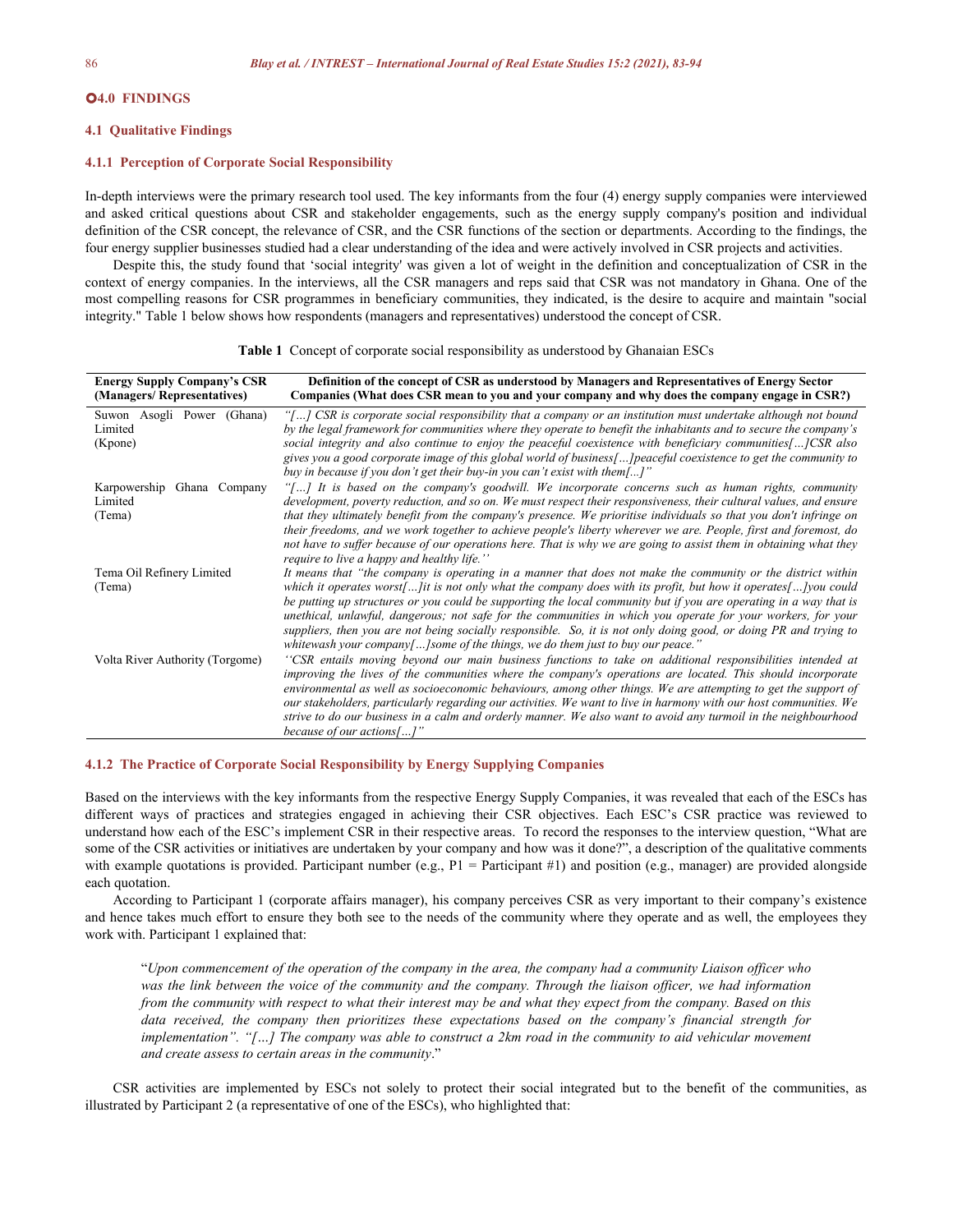"CSR is an important activity the company undertakes not only for the interest of the company in securing its social integrity but also to ensure the community benefits fully from our activities and operations. With our CSR planning and implementation, the company has a manager in charge of CSR who oversees all planning and implementation of CSR activities". "[...] At the earlier offshore site in Tema where we started operation in Ghana, we discovered that most of the inhabitants were fishermen and hence geared our CSR activities towards that by providing constant power supply *for fishmongers to aid their business[...]*"

It was also confirmed that ESCs practice CSR activities to bring development to the local communities where they are located. For instance, Participant 3 (a manager in-charge of CSR) said:

"*[…]the practice of CSR by his company is mostly geared towards local community development. The company* believes CSR is giving back to society its due. Due to the inability of the company to operate in full capacity, it has become difficult to put some of its CSR activities into action. But despite that, there was for instance some donations of *computers to some needy schools in the community[…]*"

Participant 4 (general services department manager) emphasized that CSR practice by his company started back from the 60s and the company has evolved and gone through several approaches and means to achieve its CSR objectives. He revealed that in 2012 the company launched a CSR programme called the Community Development Programme in the communities impacted by its operations, which is an initiative that sought to invest in the enhancement of human capital with the support of the communities. The programme also aimed to develop and implement social and economic activities in all communities and turn them into notable 'opportunity communities. As Participant 4 (a general services department manager) described:

"[...] My company is looking at integrating CSR into its core business processes critically looking at the theories, practices, and its significance for contemporary business. The idea is to position VRA to better integrate the concept *into decision-making and management activities. The company's value proposition as spelled out in the company's policy is to conduct its business of power generation sustainably with maximum positive impacts while mitigating negative impacts on communities and the environment. Most CSR activities are geared toward community development for instance providing portable water for inhabitants along the Volta River[…]*"

Based on the participants' responses, it could be deduced that efforts have been made by all the four companies in offering their corporate social responsibility services in the best way possible with respect to the way they perceive the concept of CSR. The practice of CSR from this analysis could be said to not follow a particular pattern or approach but rather varied approaches to achieve common objectives and goals.

#### **4.1.3 CSR by ESC's and Its Impact on the Socio-Economics Development of the Communities**

This section reveals participants' responses as to whether 'ESCs be expected to engage in the development of communities orotherwise'. Although this question may seem to demand a simple yes orno answer, the aim of it was to know the reasons they should or not practice CSR. Hence, interviews with different stakeholders reveal diverse and complex responses worth considering. A researcher (Participant 5) on CSR was emphatic in his view that energy supply companies should not be expected to engage in long term community development projects. The participant 5 stated that, "No, they shouldn't because, for me, this is important in how we situate CSR. I won't expect energy supply companies to be much involved in development. They are not set up to develop communities". He further emphasized that:

"communities have a social contract with the state and the fact that there is a general state retreat from development responsibilities does not mean such companies should take-up that responsibility. The state remains the primary actor in community development although energy sector companies can be called upon to play a role but not to become the *main actors of development*."

Participant 4 (a CSR manager) expressed that his company is willing to contribute significantly to the development of communities, but their efforts were restrained by the need to satisfy the basic needs of the communities, which have largely been ignored by the government. They, however, work closely with government institutions in their CSR initiatives. This was supported by other participants who assert that energy supply companies are actively working with the government to situate their CSR initiatives within the national development framework. For instance, according to Participant 3,

"[...] we shouldn't forget that any project we do in CSR is done in collaboration with the government. It could be the regional government or the local government, but you find a government footprint or presence in the design and *execution of some of the projects which they find key interest in[…]*"

Likewise, Participant 6 (an opinion leader) further revealed that there have been instances where some community development initiatives ofthe VRA have been stalled by government institutions because they were not going to directly benefit (monetary wise) from the project. He gave an instance where a road project intended to be constructed by VRA was not done because officials from the Highways Authority were adamant that they should be given the money to construct the road themselves or the construction will not be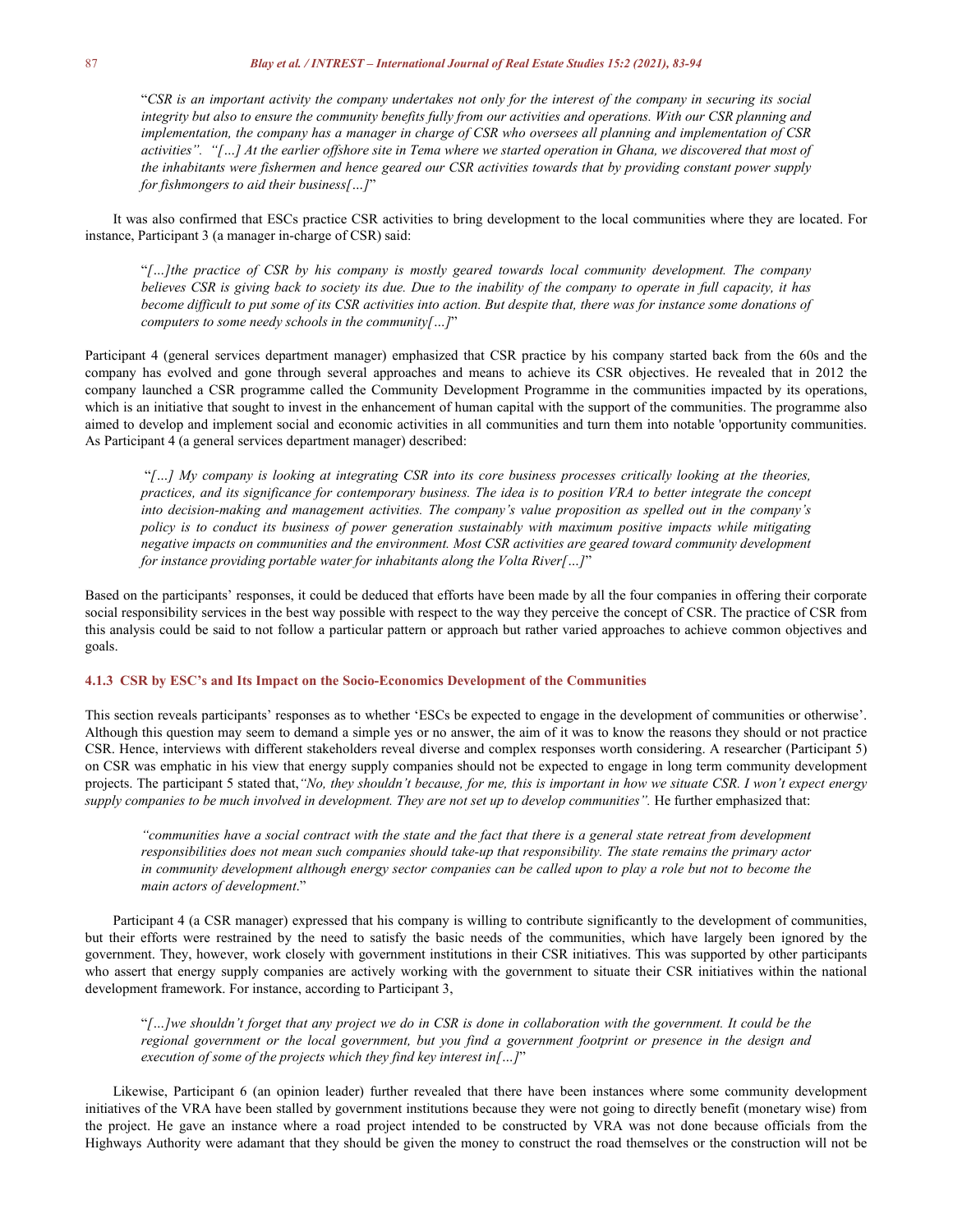authorized, and it was not. Thus, some community development projects can be hindered by the very governmental agencies mandated to ensure development because of corruption and the selfish interest of individuals.

However, Participant 7 who is a media representative and a respondent from Tema had a completely different opinion on companies especially contributing to community development as she was of the view that no real development can be done by corporations if they don't first address their ramifications and appropriately comply with regulations. She stated that,

"[...] So now, instead of engaging in their responsibility, they play games and paying very little compensations and then claim they are engaged in CSR to who's benefit[...]So, if even you are constructing a road, factory, etc. in each community and there is no means of accessing them, or only beneficial to the company alone, what is the use?"

The important point from this response is that communities must try to be self-reliant and not depend fully on energy supply companies for their developmental needs. According to most of the key stakeholders interviewed from the 4 beneficiary communities, it was revealed that most decisions discussed during the stakeholder meetings they had with the CSR managers ofthe ESCs, about 85% were not fulfilled hence has seen the improvement of the development of the beneficiary communities According to Participant 8 (media personnel), at the Kpone enclave at the time of the interview said.

"They come and we agree on one thing that needs to be implemented or programs that need to be done based on their *own terms but when it's time for such initiatives to be implemented they give stories[…]*"

However, Participant 9 (professor in business management) was of the view that the initiatives by the ESC in the area were helpful to the community in a way, but they were misplaced priorities. He had this to say during the interview with him

"[...] VRA has done a lot in contributing to the community but lets us face facts. In a community that needs basic health care facilities well equipped, we end up getting exercise books, pencils, and pens for school children[...]we the *parents can af ord that[…]*"

Answering the question 'How will you rate the nature of community development with respect to CSR initiatives?', the following tables portray the response of community members and other stakeholders from the beneficiary communities (Kpone, Torgome, Tema for both Karpowership and TOR) based on the quantitative approach.

#### **4.2 Quantitative Findings**

Following the conceptualization of CSR by the various managers, the study asked the employees of the ESCs and community members and other stakeholders from the beneficiary communities (Kpone, Torgome, Tema) to rate the nature of community development with respect to their perception of CSR initiatives and practices offered by the Energy Supplying Companies. The respondents indicate CSR is the Continuing commitment by the company to behave ethically and contribute to economic development and quality of life of the workforce and their families, as well as the local community and the society at large. The results are presented in Tables 2, 3, and 4 respectively.

#### **4.2.1 Perception of Corporate Social Responsibility (CSR)**

The perception of corporate social responsibility was measured using both descriptive and inferential statistics (one-sample t-test). From the results in Table 2, the indicators of corporate social responsibility were averagely supported, thus participants in the study averagely agreed to the statements. The assertion that corporate social responsibility is defined as the continuing commitment by a company to behave ethically and contribute to economic development while improving the quality of life of the workforce and their families as well as of the local community and society at large. From the results, it was rated with a mean score of 4.40 (SD of 0.550), and statistically significant which meant participants' agreement level was highly significant, t-value of 16.349, and p-value 0.000 < 0.05.

Corporate social responsibility was shown to be viewed as the preserve of the company, a mean score of 4.60 (SD was 0.492). This suggested the participants strongly agreed averagely to the indicator that corporate social responsibility is viewed as the preserve of the company and this was statistically significant, t-value 5.025, and p-value of  $0.000 < 0.05$ . It was also observed community members are actively involved in corporate social responsibility projects, the mean score recorded was  $4.66(SD = 0.476)$  with the significant test result, t-value 24.365, and p-value < 0.05. Most of the respondents agreed that the company is doing enough to support corporate social responsibility and similarly agreed that the company has a working policy on corporate social responsibility, thus 85 percent of the respondents said for each.

The mean score for the assertion that the company is doing enough to support CSR was  $4.715$  (SD = 0.556) and the company has a working policy on CSR was  $4.4.25$  (SD = 1.067), and the respective t-values were  $21.768$  and  $7.028$  with p-values of  $0.000 < 0.05$ . These indicators of perception of corporate social responsibility were highly significant. The two indicators' respondents averagely agreed with mean scores 4.04 (SD = 0.920) and 4.10 (SD = 1.000) were that; "the company allows me to participate in decision making pertaining to corporate social responsibility policy" and "the benefits of corporate social responsibility outweigh the challenges"; these indicators were statistically significant. Almost all the participants in the study rated corporate social responsibility to the company as at least important; thus, 27 percent said important and 73 percent said very important where the average rating score was 3.73 with deviation of 0.446, t-value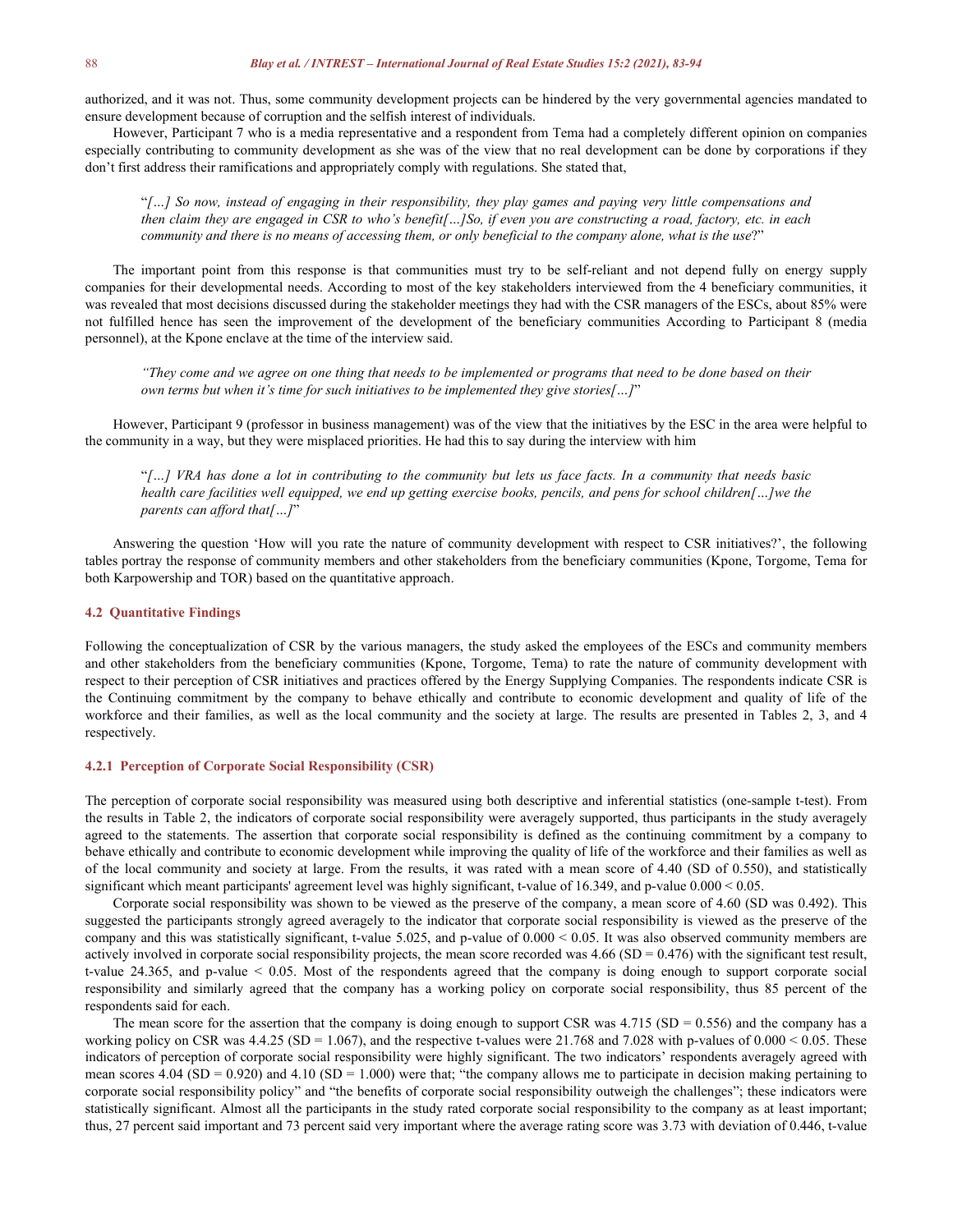of 27.566 and p-value < 0.05. The results suggested the respondents averagely rated corporate social responsibility as very important (see Table 3).

| <b>Indicators</b>                                                                                           | <b>Frequencies (Percent)</b> |        |                          |          | <b>Test Statistics</b> |      |           |         |         |
|-------------------------------------------------------------------------------------------------------------|------------------------------|--------|--------------------------|----------|------------------------|------|-----------|---------|---------|
|                                                                                                             | <b>SD</b>                    | D      | N                        | A        | <b>SA</b>              | Mean | Std. Dev. | t-value | p-value |
| Opinion on corporate social responsibility                                                                  |                              |        | 3(3.0)                   | 54(54.0) | 43(43.0)               | 4.40 | 0.550     | 16.349  | 0.000   |
| Corporate social responsibility is viewed as<br>the preserve of the company                                 |                              |        | $\overline{\phantom{a}}$ | 40(40.0) | 60(60.0)               | 4.60 | 0.492     | 5.025   | 0.000   |
| Community members are actively involved in<br>corporate social responsibility project                       |                              |        | $\overline{\phantom{a}}$ | 34(34.0) | 66(66.0)               | 4.66 | 0.476     | 24.365  | 0.000   |
| The company is doing enough to support<br>corporate social responsibility                                   |                              | -      | 5(5.0)                   | 19(19.0) | 76(76.0)               | 4.71 | 0.556     | 21.768  | 0.000   |
| The company has a working policy on<br>corporate social responsibility                                      | 5(5.0)                       | 5(5.0) | 2(2.0)                   | 36(36.0) | 52(52.0)               | 4.25 | 1.067     | 7.028   | 0.000   |
| The company allows me to participate in<br>decision making pertaining to corporate social<br>responsibility | 2(2.0)                       | 5(5.0) | 13(13.0)                 | 47(47.0) | 33(33.0)               | 4.04 | 0.920     | 5.868   | 0.000   |
| The benefits of corporate social responsibility<br>outweigh the challenges                                  | 2(2.0)                       | 8(8.0) | 9(9.0)                   | 40(40.0) | 41(41.0)               | 4.10 | 1.000     | 6.000   | 0.000   |

**Table 2** Perception of corporate social responsibility (CSR)

**Table 3** Importance of corporate social responsibility to the company

| Rate                   | Frequency      | Percent |
|------------------------|----------------|---------|
| Important              | 27             | 27.0    |
| Very important         | 73             | 73.0    |
| Total                  | 100            | 100.0   |
| <b>Mean Score (SD)</b> | 3.73(0.446)    |         |
| t-value (p-value)      | 27.566 (0.000) |         |

#### **4.2.2 Corporate Social Responsibility and Community Development**

Table 4 presents the measures on corporate social responsibility and community development using descriptive statistics and a one-sample t-test. From the results, the majority of the respondents indicated corporate social responsibility address the needs of the beneficiary communities to a moderate extent averagely, a mean score of  $5.08$  (SD = 1.316). The test statistics showed the needs of the communities are significantly addressed t-value 12.009 and p-value < 0.05. The participants in the study revealed beneficiary communities are consulted on the kind of corporate social responsibility activity to implement. These indicators recorded a mean score of  $4.08$  (SD = 0.918) and a tvalue of 6.321 and a p-value < 0.05 showing significant agreement of the statement. It was also averagely rated that the nature of community development with regards to CSR was good, the mean score of 4.47 (SD=0.731), and t-value of 13.268 and p-value of 0.000 < 0.05. This suggested respondents in their opinion rated the nature of community development with respect to CSR to be very good.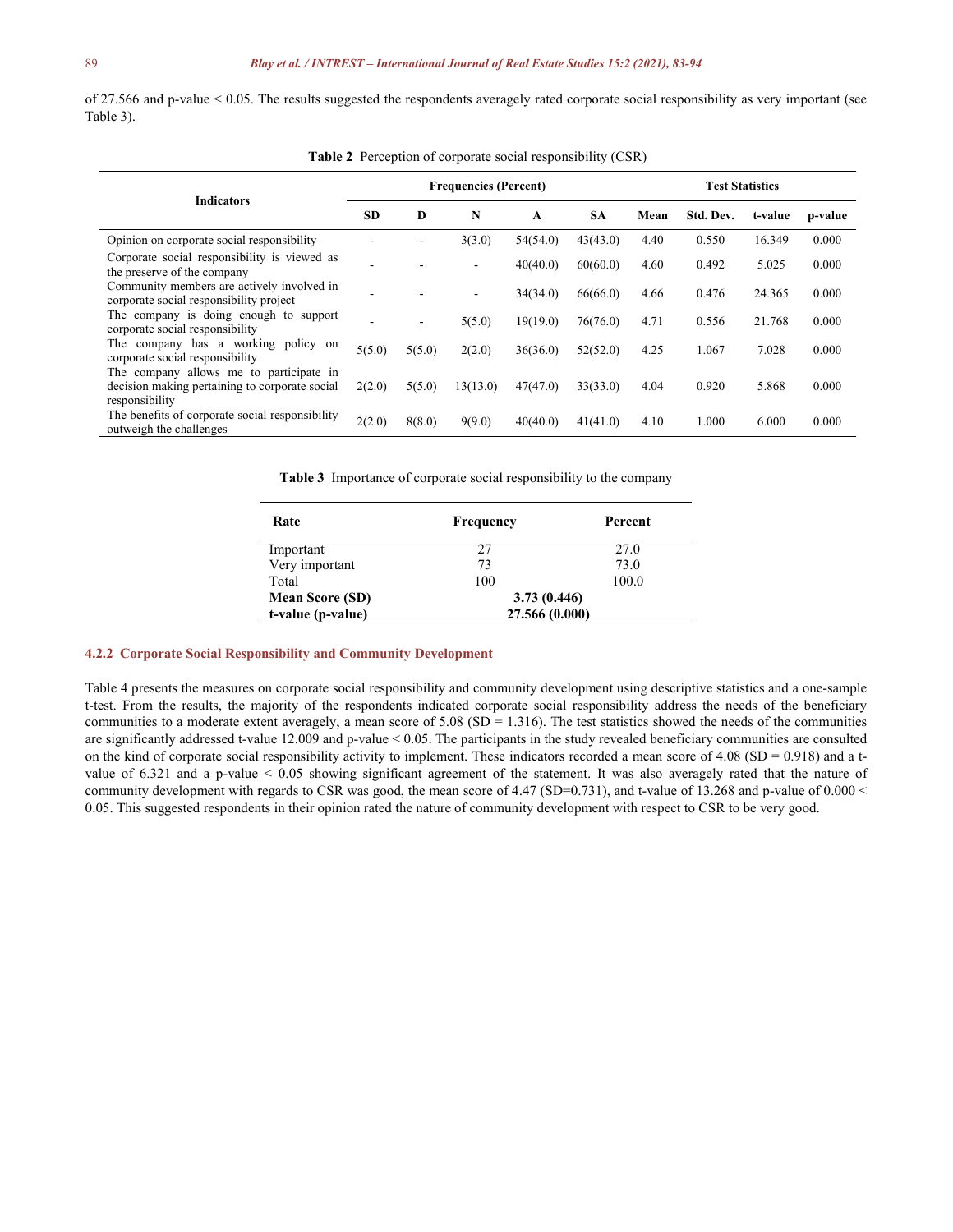| Variables                                                                                                  | N   | Percent | Mean(SD)    | t-value | p-value |  |  |  |
|------------------------------------------------------------------------------------------------------------|-----|---------|-------------|---------|---------|--|--|--|
| Do you think corporate social responsibility address the needs of the beneficiary communities              |     |         |             |         |         |  |  |  |
| To a small extent                                                                                          | 6   | 6.0     |             |         |         |  |  |  |
| To some extent                                                                                             | 14  | 14.0    |             |         |         |  |  |  |
| To a moderate extent                                                                                       | 4   | 4.0     | 5.08(1.316) | 12.009  | 0.000   |  |  |  |
| To a great extent                                                                                          | 18  | 18.0    |             |         |         |  |  |  |
| To a very great extent                                                                                     | 58  | 58.0    |             |         |         |  |  |  |
| Total                                                                                                      | 100 | 100.0   |             |         |         |  |  |  |
| Beneficiary communities are consulted on the kind of corporate social responsibility activity to implement |     |         |             |         |         |  |  |  |
| Strongly disagree                                                                                          | 3   | 3.0     |             |         |         |  |  |  |
| Disagree                                                                                                   | 4   | 4.0     |             |         |         |  |  |  |
| Neutral                                                                                                    | 8   | 8.0     |             |         |         |  |  |  |
| Agree                                                                                                      | 52  | 52.0    | 4.08(0.918) | 6.321   | 0.000   |  |  |  |
| Strongly agree                                                                                             | 33  | 33.0    |             |         |         |  |  |  |
| Total                                                                                                      | 100 | 100.0   |             |         |         |  |  |  |
| How will you rate the nature of community development with respect to corporate social responsibility      |     |         |             |         |         |  |  |  |
| Average                                                                                                    | 5   | 5.0     |             |         |         |  |  |  |
| Good                                                                                                       | 52  | 52.0    |             |         |         |  |  |  |
| Very good                                                                                                  | 34  | 34.0    | 4.47(0.731) | 13.268  | 0.000   |  |  |  |
| Excellent                                                                                                  | 9   | 9.0     |             |         |         |  |  |  |
| Total                                                                                                      | 100 | 100.0   |             |         |         |  |  |  |

**Table 4** Corporate social responsibility and community development

#### **5.0 DISCUSSION**

Some researchers assert to the thought that CSR is an interwoven concept between business and society rather than a distinct entity hence both works together. Others have also suggested that CSR concerns how companies manage and organise the business process to produce an overall positive effect on society (Baker, 2003; Karaman et al., 2021). Over the years, CSR has been used in exchange with corporate responsibility, social enterprise, corporate citizenship sustainability, sustainable development, corporate ethics, and in some cases corporate governance (Bassen et al., 2006; Owusu-Manu et al., 2021b). The analysis revealed that Ghana's energy supply businesses had well developed structures and procedures to support their CSR operations. According to the findings, energy supplier businesses in Ghana engage in CSR efforts mostly because they have made sufficient earnings to give back to society. As a result, they do not see CSR as purely a business instrument for achieving a win-win situation in their catchment communities.

These critical insights corroborate what researchers like Ofori and Hinson (2007), Ofori (2010), Hinson (2011), Abugre and Nyuur (2015), and Ofori et al. (2014) have discovered about CSR and its practise in Ghana. For example, the findings are congruent with those of Ofori (2010), whose study of management attitudes toward social responsibility and ethics in Ghana indicated that, despite the lack of a legal framework for CSR in Ghana, businesses engage in a variety of CSR activities. The findings of the study revealed that the definitional construct of CSR in the context of Ghana's energy business differs from the generalobservations made by the Global Compact Network Ghana Case tales. In contrast to the assumption in the Global Compact Network Case stories that Ghanaian institutions saw CSR as a charitable venture, the study found that CSR was conceptualised differently in the Ghanaian energy business, with a strong emphasis on 'social integrity'. The need to acquire and retain their 'social integrity', according to all CSR managers and officers in the energy sector, was a prominent reason for CSR initiatives, and the acquisition and retention of their social licence to operate in their communities was annexed to the companies' need for economic gains.

The findings revealed that although the companies are to some extent delivery on their mandate of social responsibilities there isstill much to be done. The results also affirm the assertion made by Mezher etal. (2010), Owusu-Manu et al. (2021a) and Kukah et al. (2021) that not only new companies are tied to social responsibilities but also the old companies are also effortlessly involved in the practice of CSR. The outcomes also revealed that although the country had no CSR policy for energy supply companies to follow and not being compelled to see to the development of the communities where they operate, the companies were fulfilling and meeting to some extent the development needs of the communities.

#### **6.0 CONCLUSION**

The paper focused on exploring the perception and practices of CSR by energy sector firms in Ghana. CSR managers, CSR officers, and some opinion leaders all had a high level of awareness of the CSR idea, according to the survey. However, their understanding of the idea was geared primarily toward implementing CSR efforts in their catchment communities, such as community development programmes and including the communities in decision-making. The findings suggest that CSR was seen as a voluntary activity in the Ghanaian energy supply industry, with enterprises being obliged to work within societal norms rather than regulatory standards in the country. Despite this,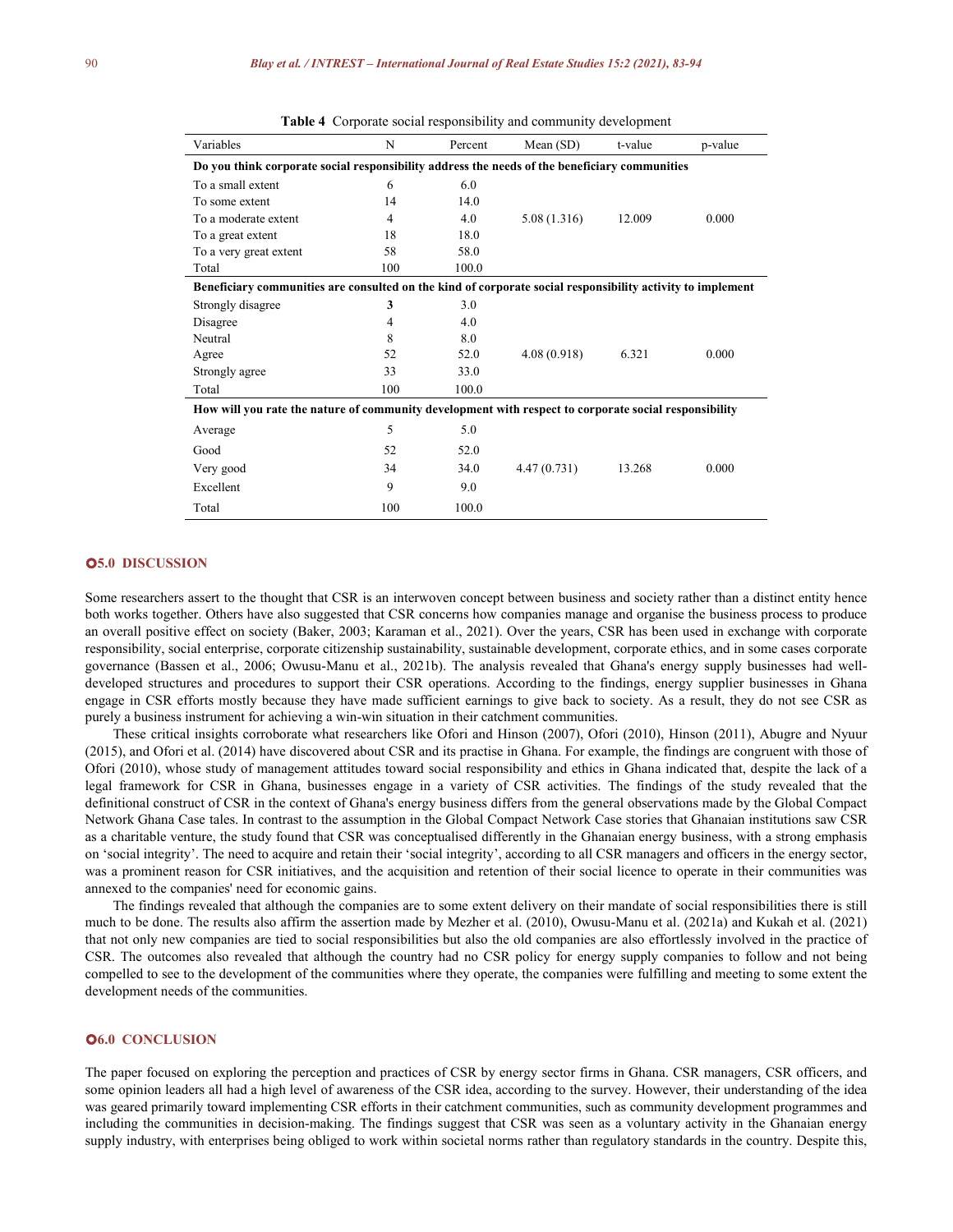the corporations placed a high value on CSR initiatives because it was a key component in determining their ability to obtain and maintain social legitimacy. Priority was given to the economy in the Ghanaian energy supply sector, followed by philanthropic (albeit the energy supply corporations do not consider it an act of charity), legal, and ethical considerations.

With the level of CSR practice by the energy supply company, the findings indicated that the companies practice CSR but based on their own planned policy objectives with most of the interventions geared towards social interventions like education, provision of potable water for communities, scholarship schemes, and road development. The findings also revealed that the practice of CSR was mainly driven by the financial strength of the companies involved where projects and programs have been stalled due to inadequate funding from the management of the companies. Community members and other stakeholders from the study findings indicated they are quite satisfied with the level of CSR practice of the companies in the area but believe much more could be done to improve the development of the communities.

This study has some practical implications as well. Policymakers will make use of the finding of the research to inform their knowledge in designing policies related to CSR. The outcome will also guide corporate firms in the energy sector to make decisions to either consider stakeholders as vital movers of development in the communities they operate or they being a hindrance to their CSR mandate. This research is significant and will be a reference point for other researchers and academia in the area of stakeholder engagement in corporate social responsibilities interventions especially in the energy sector. It is recommended that the energy supply companies should intensify efforts to educate the public on their primary responsibilities, various commitments to other stakeholders, and operational/financial limitations. By doing so, the public will begin to show understanding and appreciation of the efforts and contributions of such organizations.

#### **Acknowledgement**

The authors thank the anonymous reviewers for the valuable insights made towards the publication of this article.

#### **References**

Abugre, J. B., & Nyuur, R. B. (2015). Organizations' commitment to and communication of CSR activities: Insights from Ghana. *Social Responsibility Journal, 11*(1), 161-178.

- Agudelo, M. A. L., Johannsdottir, L., & Davidsdottir, B. (2020). Drivers that motivate energy companies to be responsible. A systematic literature review of Corporate Social Responsibility in the energy sector. *Journal of Cleaner Production, 247*, 119094.
- Aguilera-Caracuel, J., Guerrero-Villegas, J., Vidal-Salazar, M. D., & Delgado-Márquez, B. L. (2015). International cultural diversification and corporate social performance in multinational enterprises: The role of slack financial resources. *Management International Review, 55*(3), 323-353.
- Agyemang, O. S., & Ansong, A. (2017). Corporate social responsibility and firm performance of Ghanaian SMEs: Mediating role of access to capital and firm reputation. *Journal of Global Responsibility, 8*(1), 47-62.
- Agyemang, O. S., Ansong, A., & Kyeraa, M. (2016). Let's talk about firm responsibility: The perception of individual Ghanaian shareholders on corporate social responsibility. *Social Responsibility Journal,12*(3), 439-462.
- Amos, G. J. (2018a). Corporate social responsibility in the mining industry: an exploration of host-communities' perceptions and expectations in a developing-country. *Corporate Governance, 18*(6), 1177-1195.
- Amos, G. J. (2018b). Researching corporate social responsibility in developing-countries context: A systematic review of the literature. *International Journal of Law and Management, 60*(2), 284-310.
- Amponsah-Tawiah, K., & Dartey-Baah, K. (2011).Corporate social responsibility in Ghana. *International Journal of Business and Social Science*, 2(17), 107-112.

Amponsah-Tawiah, K., & Dartey-Baah, K. (2016).Corporate social responsibility in Ghana: A sectoral analysis. In S. Vertigans, S. O. Idowu & R. Schmidpeter (Eds.), *Corporate social responsibility in Sub-Saharan Africa: Sustainable development in its embryonic form* (pp. 189-216). Cham: Springer.

Baker, S. (2003). *New consumer marketing: Managing a living demand system.* Chichester: John Wiley and Sons.

Barrett, S. R. H., Speth, R. L., Eastham, S. D., Dedoussi, I. C., Ashok, A., Malina, R., & Keith, D. W. (2015). Impact of the Volkswagen emissions control defeat device on US public health. *Environmental Research Letters, 10*(11), 114005.

Bassen, A., Meyer, K., & Schlange, J. (2006). *The influence of corporate responsibilityon the cost of capital* [Working Paper]. Hamburg: Schlange & Co..

- Baumgartner, R. J. (2014). Managing corporate sustainability and CSR: A conceptual framework combining values, strategies and instruments contributing to sustainable development. *Corporate Social Responsibility and Environmental Management, 21*(5), 258-271.
- Bazeley, P. (2009). Integrating data analyses in mixed methods research [Editorial]. *Journal of Mixed Methods Research, 3*(3), 203-207.
- Bridoux, F., & Stoelhorst, J. W. (2016). Stakeholder relationships and social welfare: A behavioral theory of contributions to joint value creation. *Academy of Management Review*, 41(2), 229-251.
- Carroll, A. B. (1999). Corporate social responsibility: Evolution of a definitional construct. *Business & Society, 38*(3), 268-295.
- Calderon, M. (2011). CSR in Latin America and South East Asia analysis of the corporate communication of top local companies. *International Research Journal of Finance and Economics*, (73), 56-74.
- Creswell, J. W. (2014). *Research design: Qualitative, quantitative, and mixed methods approaches* (4th ed.). Thousand Oaks, CA: Sage Publications.
- Creswell, J. W., & Clark, V. L. P. (2011). *Designing and conducting mixed methods research (*2nd ed.). Los Angeles, CA: Sage Publications.
- Creswell, J. W., & Clark, V. L. P. (2018). *Designing and conducting mixed methods research* (3rd ed.). Thousand Oaks, CA: Sage Publications.
- Creswell, J. W., & Creswell, J. D. (2018). *Research design: Qualitative, quantitative, and mixed methods approaches* (5th ed.). Thousand Oaks, CA: Sage Publications.
- Dartey-Baah, K., & Amponsah-Tawiah, K. (2011). Exploring the limits of Western corporate social responsibility theories in Africa. *International Journal of Business and Social Science, 2*(18), 126-137.
- Donaldson, T., & Preston, L. E. (1995). The stakeholder theory of the corporation: Concepts, evidence, and implications. *Academy of Management Review, 20*(1), 65- 91.
- Essah, M., & Andrews, N. (2016). Linking or de-linking sustainable mining practices and corporate social responsibility? Insights from Ghana. *Resources Policy, 50*, 75-85.
- Frimpong, A. (2013, September 14). Comprehensive national CSR policy launched. *Modern Ghana*. Retrieved on 12 May 2020 from https://www.modernghana.com/ news/489770/comprehensive-national-csr-policy-launched.html
- Gesellschaft für Technische Zusammenarbeit (GTZ). (2009). Corporate social responsibility in sub-Saharan Africa: Built-in or bolted-on A survey report on *promoting and hindering factors of CSR*. Hatfield, Pretoria: GTZ.

Global Compact Network Ghana (https://www.unglobalcompactghana.com).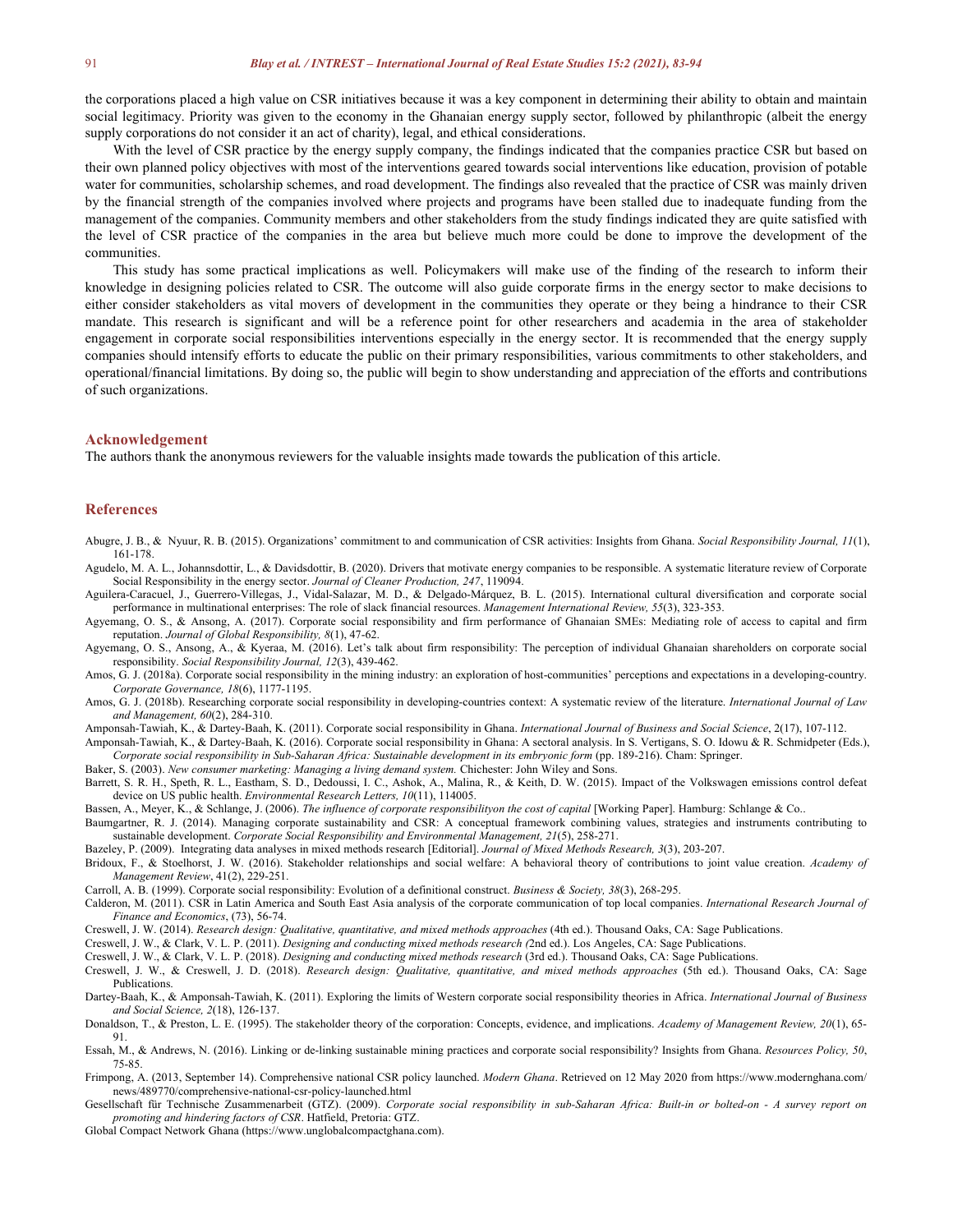- Hinson, R. E. (2011). Online CSR reportage of award-winning versus non award-winning banks in Ghana. *Journal of Information, Communication and Ethics in Society, 9*(2), 102-115.
- Hinson, R. E., Avornyo, F., Kuada, J., & Asante, F. A. (2017). Corporate social responsibility and international business: Examining the nexus and gaps from a developing economy perspective. *International Journal of Corporate Social Responsibility, 2*, Article 5.
- Idemudia, U. (2011). Corporate social responsibility and developing countries: Moving the critical CSR research agenda in Africa forward. *Progress in Development Studies, 11*(1), 1-18.
- Ismail, T. N. T. (2011). Corporate social responsibility: The influence of the silver book. *International Journal of Business and Management Studies, 3*(2), 371-383.

Karaman, A. S., Orazalin, N., Uyar, A., & Shahbaz, M. (2021). CSR achievement, reporting, and assurance in the energy sector: Does economic development matter? *Energy Policy, 149*, 112007.

- Kukah, A. S., Anafo, A., Kukah, R. M. K., Blay, A. V. K., Jnr., Sinsa, D. B., Asamoah, E., & Korda, D. N. (2021). Exploring innovative energy infrastructure financing in Ghana:Benefits, challenges and strategies. *International Journal of Energy Sector Management*. Advance online publication. doi:10.1108/IJESM- 12-2020-0010
- Latapí, M., Jóhannsdóttir, L., Davíðsdóttir, B., & Morsing, M. (2021). The barriers to corporate social responsibility in the Nordic energy sector. *Sustainability, 13*(9), 4891.
- Lech, A. (2013). Społeczna odpowiedzialność przedsiębiorstwa a jego wynik finansowy aspekty teoretyczne i empiryczne [Corporate social responsibility and financial performance. Theoretical and empirical aspects]. *Comparative Economic Research. Central and Eastern Europe, 16*(3), 49-62.
- Mahmoud, M. A., Blankson, C., & Hinson, R. E. (2017). Market orientation and corporate social responsibility: Towards an integrated conceptual framework. *International Journal of Corporate Social Responsibility, 2*, Article 9.
- Mezher, T., Tabbara, S., & Al-Hosany, N. (2010). An overview of CSR in the renewable energy sector: Examples from the Masdar Initiative in Abu Dhabi. *Management of Environmental Quality, 21*(6), 744-760.

Muthuri, J. N., & Gilbert, V. (2011). An institutional analysis ofcorporate social responsibility in Kenya. *Journal of Business Ethics, 98*(3), 467-483.

- Niglas, K. (2007). Introducing the quantitative-qualitative continuum: An alternative view on teaching research methods courses. In M. Murtonen, J. Rautopuro & P. Väisänen (Eds.), *Learning and teaching of research methods at university* (pp. 185-203). Turku: Finnish Educational Research Association.
- Ofori, D. (2010). Executive and management attitudes on social responsibility and ethics in Ghana: Some initial exploratory insights. *Global Partnership Management Journal, 1*(1-2), 14-24.
- Ofori, D. F., & Hinson, R. E. (2007). Corporate social responsibility (CSR) perspectives ofleading firms in Ghana. *Corporate Governance, 7*(2), 178-193.
- Ofori, D. F., Nyuu, R. B., & S-Darko, M. D. (2014). Corporate social responsibility and financial performance: Fact or fiction? A look at Ghanaian banks. *Acta Commercii, 14*(1), 1-11.
- Owusu-Manu, D.-G., Adjei, T. K., Sackey, D. M., Edwards, D. J., & Hosseini, R. M. (2021a). Mainstreaming sustainable development goals in Ghana's energy sector within the framework of public–private partnerships: Challenges, opportunities and strategies. *Journal of Engineering, Design and Technology, 19*(3), 605-624.
- Owusu-Manu, D.-G., Kukah, A. S. K., Edwards, D. J., & Ameyaw, E. E. (2021b). Fuzzy synthetic evaluation of moral hazard and adverse selection of public private partnership projects. *International Journal of Construction Management*. Advance online publication. doi:10.1080/15623599.2021.2010356
- Oh, W., & Park, S. (2015). The relationship between corporate social responsibility and corporate financial performance in Korea. *Emerging Markets Finance and Trade*, 51(sup3), 85-94.
- Rahim, R. A., Jalaludin, F. W., & Tajuddin, K. (2011). The importance of corporate social responsibility on consumer behaviour in Malaysia. *Asian Academy of Management Journal, 16*(1), 119-139.
- Shen, J., & Zhang, H. (2019). Socially responsible human resource management and employee support for external CSR: Roles of organizational CSR climate and perceived CSR directed toward employees. *Journal of Business Ethics, 156*(3), 875-888.
- Stjepcevic, J., & Siksnelyte, I. (2017). Corporate social responsibility in energy sector. *Transformations in Business & Economics, 16*(1), 21-33.
- Stuss, M. M., Makieła, Z. J., Herdan, A., & Kuźniarska, G. (2021). The corporate social responsibility of Polish energy companies. *Energies, 14*(13), 3815
- Visser, W. (2008). Corporate social responsibility in developing countries. In A. Crane, D. Matten, A. McWilliams, J. Moon & D. S. Siegel (Eds), *The Oxford handbook of corporate social responsibility* (pp. 473-499). Oxford: Oxford University Press.
- Zhou, Z., Luo, B. N., & Tang, T. L.-P. (2017). Corporate social responsibility excites "exponential" positive employee engagement: The Matthew effect in CSR and sustainable policy. *Corporate Social Responsibility and Environmental Management, 25*(4), 339-354.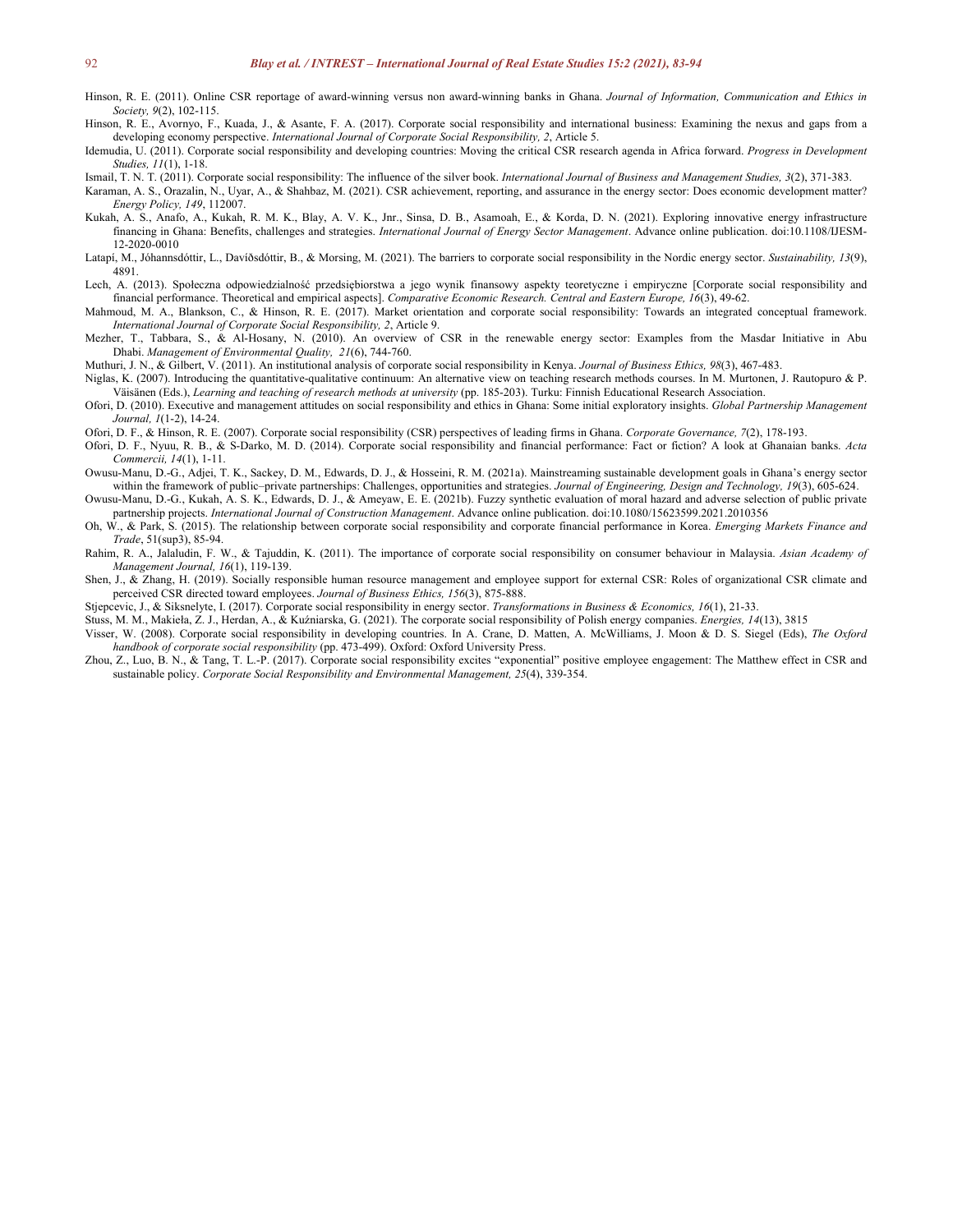## **APPENDIX A**

## Sample of Questionnaire

INSTRUCTIONS: This is a study to find out the extent of stakeholder's engagement in Corporate Social Responsibility and to unravel the reality practiced by Energy Sector Firms which impacts the development of their operational areas. As an employee, stakeholder, or an inhabitant, you qualify to participate in this survey. In the following sections there are questions that focus on Corporate Social Responsibility and stakeholder engagement and its link to development of communities where these companies operate. Please respond to each question as honestly as you possibly can. Remember that your responses are confidential and solely for academic purposes.

#### **Please ticket (√) where appropriate.**

#### **A. Inhabitants in Operational Areas ofEnergy Firms**

| 1. Are you aware the company has a social responsibility towards this community? Yes $\lceil \ \rceil \text{No} \rceil$<br>If yes, how did you know it?                                                                                                                                                                                                                                                                                                                            |
|------------------------------------------------------------------------------------------------------------------------------------------------------------------------------------------------------------------------------------------------------------------------------------------------------------------------------------------------------------------------------------------------------------------------------------------------------------------------------------|
| 2. Do you know the objectives of their CSR policies? Yes [ ] No [ ]<br>3. To what degree has the company been fulfilling their social responsibility?                                                                                                                                                                                                                                                                                                                              |
| 4. Have you noticed some specific things that the company has done for the community? Yes $\lceil \ \rceil$ No $\lceil \ \rceil$<br>5. To what extent are you satisfied with what they have done?                                                                                                                                                                                                                                                                                  |
| 6. Are they involving you in the planning and implementation of these projects? (Their CSR policies). Yes [ ] No [ ]<br>7. How many times over the period has the company involved you in the planning and Implementation of these CSR projects or programs?<br>$1 \begin{bmatrix} 1 & 2 & 1 \\ 3 & 1 & 3 \end{bmatrix}$ $1 \begin{bmatrix} 4 & 1 \\ 1 & 5 & 1 \end{bmatrix}$ more than $5 \begin{bmatrix} 1 \\ 1 \end{bmatrix}$<br>8. If 'Yes' in Q6. How are they involving you? |
| 9. How many program(s)/project(s) is/are implemented in your area?<br>$1[ ] 2[ ] 3[ ] 4[ ] 5[ ]$ more than $5[ ]$<br>10. Is the specific project beneficial to you personally? Yes [] No []<br>If 'Yes', how?                                                                                                                                                                                                                                                                      |
| 11. Is it beneficial to the whole community? Yes [ ] No [ ]<br>If 'Yes' how can it be sustained?                                                                                                                                                                                                                                                                                                                                                                                   |
| 12. To what degree has the establishment of the plant reduced poverty in the Kpone-Katamaso<br>District<br>13. Does the operation of the plant/company affect your health? Yes $\lceil \cdot \rceil$ No $\lceil \cdot \rceil$<br>If 'Yes' How?                                                                                                                                                                                                                                     |
| 14. Does the operation of the plant/company affect the environment? Yes $\lceil \ \rceil \text{No} \lceil \ \rceil$<br>If 'Yes' How?                                                                                                                                                                                                                                                                                                                                               |
| 15. How does it affect your social and cultural life?                                                                                                                                                                                                                                                                                                                                                                                                                              |
| <b>B. Management and Staff of Energy Sector Firms</b><br>Socio-demographic Background of Respondent                                                                                                                                                                                                                                                                                                                                                                                |
| 1. Gender of Respondent: Male []<br>Female [ ]<br>2. For how long have you been working in this company?<br>1-5 years [ ] 6-10 years [ ] 11-15 years [ ] 16 years and above [ ]<br>3. Level of education (Educational background):<br>Diploma [] Degree [] Post-Degree (MA, MSC, MBA, MPHIL) []<br>4. What is your position in the company?<br>Senior staff [ ] Junior staff [ ] Management staff [ ] Operational staff [ ]<br>5. Marital status: Married [] Single [] Widowed []  |